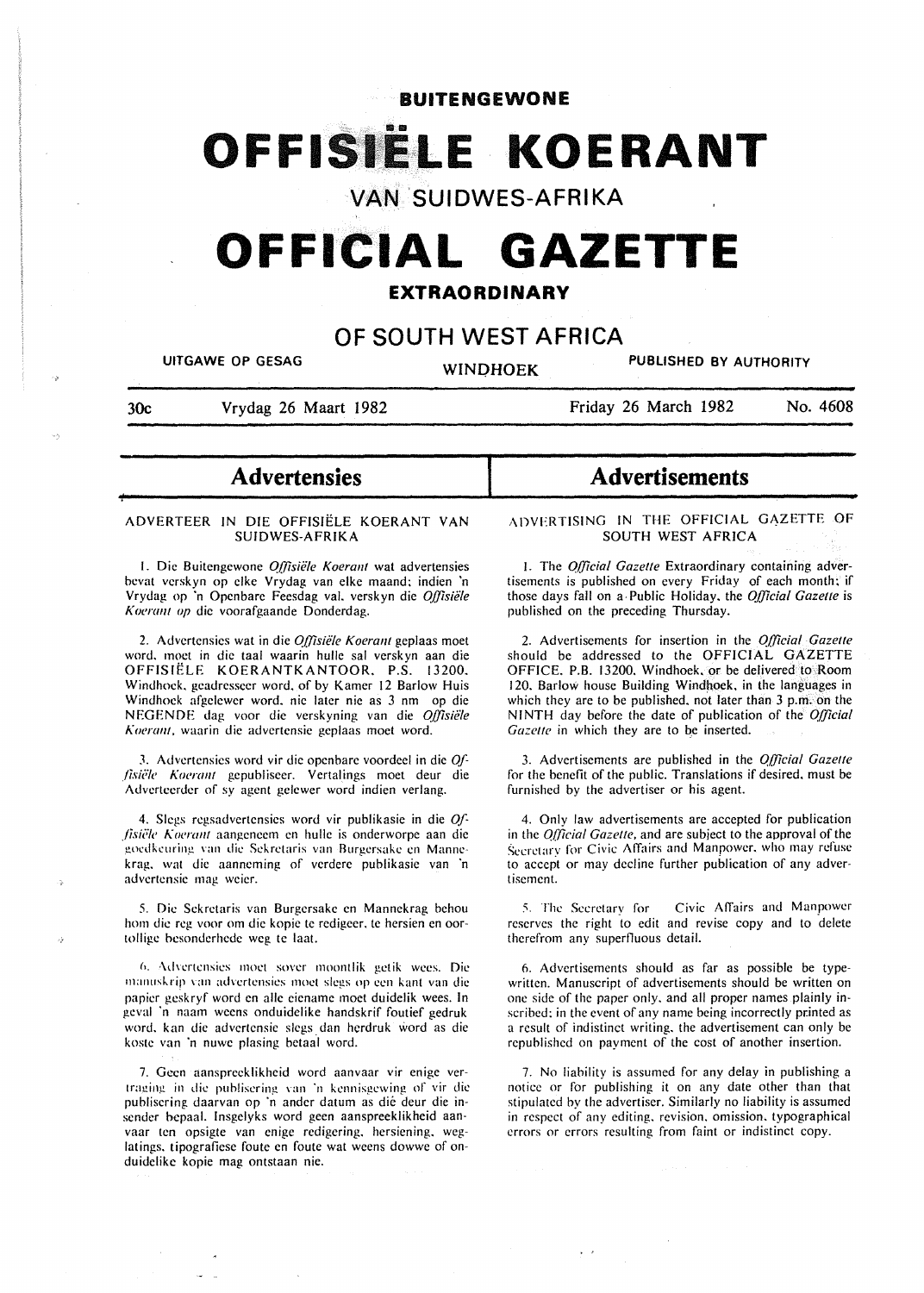8. Die insender word aanspreeklik gehou vir enige skadevergoeding en koste wat voortvloei uit enige aksie wat weens die publisering. hetsy met of sonder enige weglating. foute, onduidelikhede of in watter vorm ook al. van 'n kennisgewing teen die Administrateur-generaal ingestel word.

9. Die jaarlikse intekengeld op die *Offisiële Koerant* is R 12.50 posvry in hierdie Gebied en die Republiek van Suid-Afrika. verskrygbaar by die here Die Suidwes-Drukkery Beperk. Posbus 2196. Windhoek. Oorsese intekenaar& moet posgcld vooruitbctaal. Enkcl eksemplare van die *Q{(isiele l'..oerant is* verkrygbaar van die here Die Suidwes-Drukkery Beperk. Posbus 2196. Windhoek. teen 30c per eksemplaar. Eksemplare word vir slegs twee jaar in voorraad gehou.

10. Die koste vir die plasing van kennisgewings is soos volg en is betaalbaar by wyse van tjeks. wissels, pos- of geldorders.:

## LYS VAN VASTE TARIEWE

| Gestandaardiseerde kennisgewings                                                                         | Tarief per<br>plasing |
|----------------------------------------------------------------------------------------------------------|-----------------------|
| asang mulimbo ka                                                                                         | R                     |
|                                                                                                          |                       |
|                                                                                                          | R3.25                 |
|                                                                                                          | 6.00                  |
| Boedelwettekennisgewings: Vorms J. 297, J. 295, J.                                                       | 5.00                  |
|                                                                                                          | 2.00                  |
| Derdeparty-assuransie-eise om skadevergoeding<br>Insolvensiewet- en maatskappywettekennis-               | 2.50                  |
| gewings: J. 28, J. 29, Vorms 1 tot 9                                                                     | 4.00                  |
|                                                                                                          |                       |
| L.W. - Vorms 2 en $6 \rightarrow$ by komstige verkla-<br>rings volgens woordetaltabel, toegevoeg tot die |                       |
| basiese tarief.                                                                                          |                       |
| a porta                                                                                                  |                       |
| Naamsverandering (vier plasings)<br>Naturalisasiekennisgewings (insluitende 'n her-                      | 25.00                 |
| Onopgeëiste geld $-$ slegs in die buitengewone $Qf$ -                                                    | 2.00                  |
| fisiële Koerant, sluitingsdatum 15 Januarie (per in-                                                     |                       |
| skrywing van "naam, adres en bedrag")                                                                    | 0.80                  |
|                                                                                                          | 5.00                  |
| Slumopruimingshofkennisgewings, per perseel                                                              | 4.00                  |
| Verlore lewensversekeringspolisse                                                                        | 2.00                  |

#### Nic gestandaardiseerde kennisgewings

Maatskappykennisgewings:

| Kort kennisgewings: Vergaderings, besluite,<br>aanbod van skikking, omskepping van maat-<br>skappy, vrywillige likwidasies, ens.: sluiting<br>van oordrag van lederegisters en/of verklarings |       |
|-----------------------------------------------------------------------------------------------------------------------------------------------------------------------------------------------|-------|
|                                                                                                                                                                                               | 11.00 |
| Dranklisensie kennisgewings (in buitengewone Of-<br>fisiële koerante, t.w. Junie/Tvl. Novem-                                                                                                  |       |
| ber/Kaap. Januarie/OVS April/Natal) per                                                                                                                                                       | 7.00  |
| Verklaring van dividende met profytstate, notas in-                                                                                                                                           |       |
|                                                                                                                                                                                               | 25.00 |
| Lang kennisgewings: Oordragte, veranderings met<br>betrekking tot aandele of kapitaal, aflossings,                                                                                            |       |
| besluite, vrywllige likwidasies                                                                                                                                                               | 37.00 |
| Handelsmerke in Suidwes Afrika                                                                                                                                                                | 11.00 |
| Likwidateurs en ander aangesteldes se kennisge-                                                                                                                                               | 7.00  |

8. The advertiser will be held liable for all compensation and costs arising from any action which may be instituted against the Administrator-General as a result of the publication of a notice with or without any omission, errors. lack of clarity or in any form whatsoever.

9. The subscription for the *Official Gazette* is R12,50 per annum. post free in this Territory and the Republic of South Africa. obtainable from Messrs. The Suidwes-Drukkery Limited. P.O. Box 2196. Windhoek. Postage must be prepaid by overseas subscribers. Single copies of the *Official Gazette* may be obtained from The Suidwes-Drukkery. Limited. P.O. Box 2196. Windhoek. at the price of 30c per copy. Copies are kept in stock for only two years.

10. The charge for the insertion of notices is as follows and is payable in the form of cheques. bills. postal or money orders:

## LIST OF FIXED TARIFF RATES

| <b>Standardised notices</b> and a serious contract of<br>volenske fal                                                                                                               | Rate per<br>insertion<br>R         |
|-------------------------------------------------------------------------------------------------------------------------------------------------------------------------------------|------------------------------------|
| and special contractors and program that the contractors<br><b>Contractor</b>                                                                                                       |                                    |
|                                                                                                                                                                                     | R3.25                              |
|                                                                                                                                                                                     | 6.00                               |
|                                                                                                                                                                                     | 5.00                               |
| Administration of Estates Acts notices: Forms J.                                                                                                                                    |                                    |
|                                                                                                                                                                                     | 2.00                               |
| Third party insurance claims for compensation as<br>Insolvency Act and Company Acts notices: J                                                                                      | 2.50                               |
|                                                                                                                                                                                     | 4.00                               |
| <b>Contractor</b><br>The companies of the companies and the<br>$\label{eq:2.1} \mathcal{F}(\mathbf{x}) = \mathcal{F}_{\mathbf{x},\mathbf{y}}(\mathbf{x}) = \mathcal{F}(\mathbf{x})$ |                                    |
| N.B. $-$ Forms 2 and $6 -$ additional state-<br>ments according to word count table, added to                                                                                       |                                    |
| the basic tariff.<br>1942年4月                                                                                                                                                        | $\mathbb{S}^n \times \mathbb{R}^n$ |
| Naturalisation notices (including a reprint for the                                                                                                                                 | 25.00                              |
| Unclaimed moneys - only in the extraordinary                                                                                                                                        | 2.00                               |
| Official Gazette, closing date 15 January (per en-                                                                                                                                  |                                    |
| try of "name, address and amount")                                                                                                                                                  | 0.80                               |
|                                                                                                                                                                                     | 5.00                               |
| Slum Clearance Court notices, per premises                                                                                                                                          | 4.00                               |
| Lost life insurance policies                                                                                                                                                        | 2.00                               |

#### Non standardised notices

#### Company notices:

Short notices: Meetings. resolutions. offer of compromise. conversion of company. voluntary windings-up: closing of transfer or members' registers and/or declaration of dividends ........ l.iquor Licence notices (in extraordinary *(Ja:ettes.*   $\forall i \lambda$ . June/Tyl. November/Cape. Januarv/O.F.S.. April/Natal\. per bilingual application ............................................... . Declaration of dividend with profit statements, in eluding notL's .......................................... . Long notices: Transfers, changes in respect of shares or capital. redemptions. resolutions. n1luntary liquidations ............................... . I'rade marks in South West Africa .................. Liquidator's and other appointees' notices.......... 11.00 7.00 25.00 37.00 11.00 7.00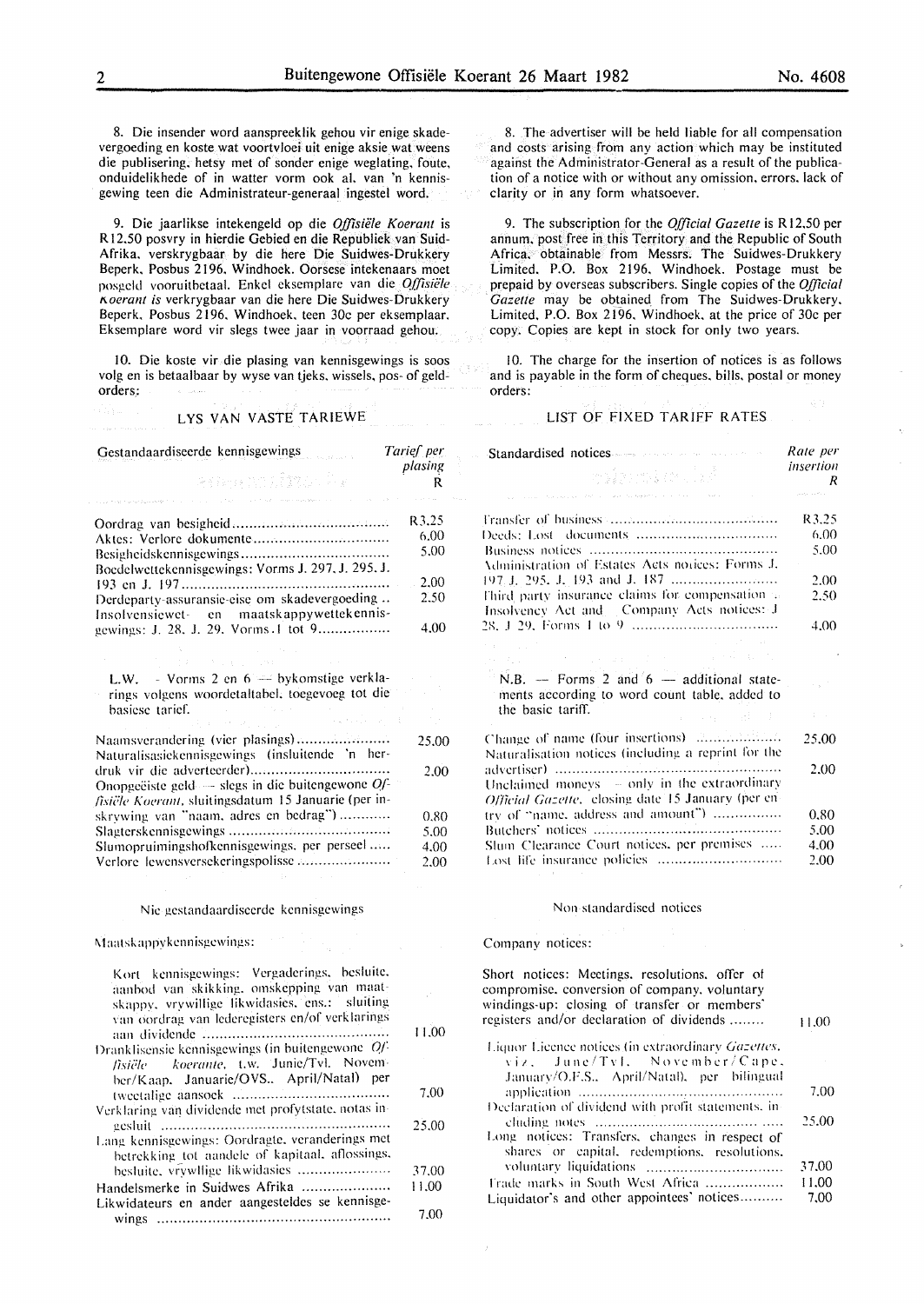Geregtelike en ander openbare verkope:

|                                        | 18.00  |
|----------------------------------------|--------|
| Openbare veilings, verkope en tenders: |        |
|                                        | 6.00   |
|                                        | -15.00 |
|                                        | 23.00  |

#### Orders van die Hof:

| Voorlopige en finale likwidasies of sekwe-    |                |
|-----------------------------------------------|----------------|
|                                               | 14.00          |
| Vertalings of veranderings in kapitaal, same- |                |
|                                               | 37.00          |
| Geregtelike besture, kurator bonis en soort-  |                |
| gelyke en uitgebreide bevel nisi              | $37.00 \times$ |
|                                               | 4.00           |
| Tersydestellings en afwysings van petisies (J |                |
|                                               | 4.00           |

II. Die koste vir die plasing van advertensies. behalwe die kennisgewings wat in paragraaf 10 genoem word. is teen die tarief van 56e per em dubbelkolom. (Gedeeltes van 'n em moet as volle em bereken w@rd).

<sup>1</sup> 12. Geen advertensie word geplaas nie tensy die koste vooruitbetaal is. Tjeks. wissels. pos- en geldorders moet aan die Sckretaris. Burgersake en Mannekrag betaalbaar gemaak word.

## Vorm/Form J 187

# **LIKWIDASIE- EN ··DISTRIBUSIEREKENING IN BESTORWE BOEDELS WAT TER INSAE LE**

Ingevolge artikel 35(5) van Wet 66 van 1965, word hierby kennis gegee dat duplikate van die likwidasie- en distribusierekenings (eerste en finale, tensy anders vermeld) in die hoedels hieronder vermeld. in die kantore van die Meesters en Landdroste soos vermeld en gedurende 'n tydperk van 21 dae (of korter of langer *indien spesiaal vermeld)* vanaf !!emelde datums of vanaf datum van publikasie hiervan. as dit later is, ter insae lê van alle persone wat daarby belang het.

Indien binne genoemde tydperk geen besware daarteen by die hetrokke Meesters ingedien word nie. gaan die eksekuteurs oor tot die uitbetalings ingevolge gemelde rekenings.

360/81 - VAN DER WALT Petrus Jacobus 400826 5029 00 8 Bruhnstraat 12 Pionierspark Windhoek Windhoek Volkskas Beperk Posbus 383 Pretoria.

499/81 - VILJOEN Helena Maria Elizabeth 280/05/0006/008 Keetmanshoop Louwrens Erasmus Viljoen 271026/5016/0018 Keetmanshoop Windhoek Barclays-Nasionale Bank Beperk Trustee-Tak Posbus 460 Windhoek.

Sales in execution and other public sales:

| Public auctions, sales and tenders: |       |
|-------------------------------------|-------|
|                                     | -6.00 |
|                                     | 15.00 |
|                                     |       |

# Orders of the Court:

| Provisional and final liquidations or sequestra- |       |
|--------------------------------------------------|-------|
|                                                  | 14.00 |
| Reductions or changes in capital mergers, offer  |       |
|                                                  | 37.00 |
| Judicial managements, curator bonis and          |       |
| similar and extensive rules nisi                 | 37.00 |
| Extension of return date                         | 4.00  |
| Supersessions and discharge of petitions (J      |       |
| 158.                                             |       |

II. The charge for the insertion of advertisements other than the notices mentioned in paragraph 10 is at the rate of 56c per em double column. (Fractions of a em to be reckoned as a em).

12. No advertisements are inserted unless the charge is prepaid. Cheques; drafts. postal orders or money orders must be made payable to. the Secretary, Civil Affairs and Manpower.

# **LIQUIDATION AND DISTRIBUTION ACCOUNTS IN DECEASED ESTATES LYING FOR INSPECTION**

In terms of section 35(5) of Act 66 of 1965. notice is hereby given that copies of the liquidation and distribution accounts (first an final. *unless otherwise stated)* in the estates specified below will be open for the inspection of all persons interested therein for a period of 21 days (or shorter or longer *if specially stated*) from the date specified or from the date of publication hereof. whichever may be the later. and at the offices of the Masters and Magistrates as stated.

Should no objection thereto be lodged with the Masters concerned during the specified period. the executors will proceed to make payments in accordance with the accounts.

18/82 - HESSE August Friedrich Wilhelm 0806055002000 124 Klein Windhoek Road, P 0 Box 1737 Windhoek Windhoek Engling Stritter & Partners P 0 Box 43 Windhoek 9000.

1/82 - JOUBERT (Gebore Burger) Johanna Isabella Windhoek 050803 0002002 Woonstel Nommer 8, J P Potgieter Tehuis, Windhoek R H Meyeridricks, Bestuurder, Santamtrust Beperk, Posbus 4333, Kaapstad 8000.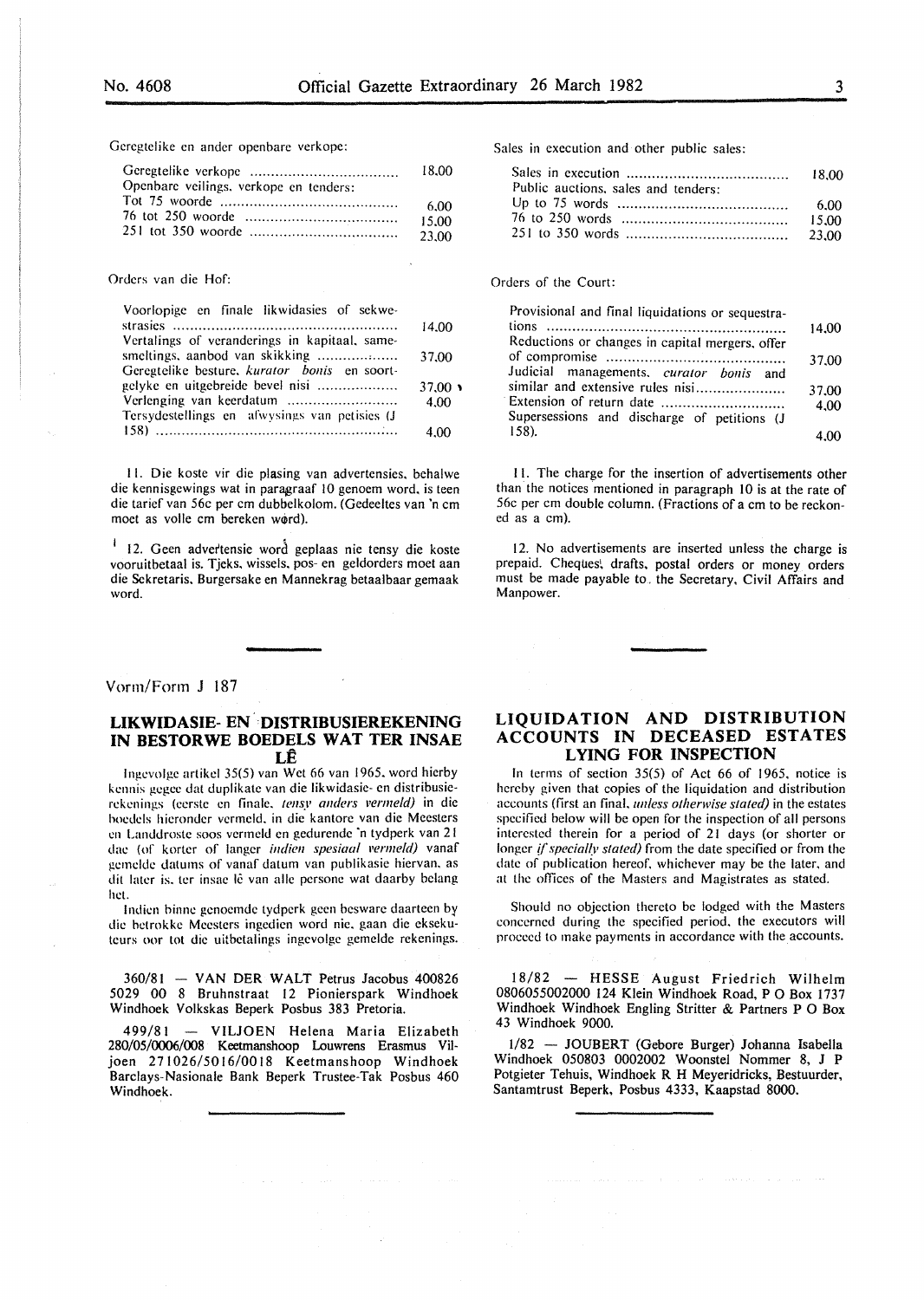Vorm/Form J 193

# KENNISGEWING AAN KREDITEURE IN BESTORWE BOEDELS

Alle persone wat vorderinge het teen die boedels hieronder vermcld. word hierby versock om hul vorderinge by die betrokke eksekuteurs en binne 'n tydperk van 30 dae (of andersins soos aangedui) gereken vanaf die datum van publikasie hiervan in te lewer. Die inligting word verstrek in die volgorde: Boedclnommer. familienaam en voorname. geboortedatum. pcrsoonsnommer. laaste datum. datum oorlede: nagelate eggenoot(note) se name. familienaam. geboortcdatum en persoonsnommer: naam en adres van eksckuteurs of gcmagtigde agent. tydperk tocgelaat vir !ewering van vordcrings *indien anders as 30 dae.* 

96/82 - VOLLGRAAFF Florence Patricia Windhoek 26. 1.1922 220126 0015 00 5 Windhoek S.W.A. 19 th February 1982 Fisher Quarmby & Pfeifer, P 0 Box 37, Windhoek.

Vorm/Form 4

#### LIKWIDASIE-, DISTRIBUSIE KONTRIBUSIEREKENINGS GESEKWESTREERDE BOEDELS MAATSKAPPYE IN LIKWIDASIE **OF** IN OF

Ingevolge artikel 108 (2) van die Insolvensiewet, 1936, artikel 136 (2) van die Maatskappywet, 1926, en artikel 406 (3) van die Maatskappywet, 1973, word hierby kennis gegee dat die likwidasie-, distribusie- of kontribusierekenings in die boedels of die maatskappye, na gelang van die geval, hieronder vermeld ter insae van skuldeisers of kontribuante sal lê op die kantore van die Meesters en Landdroste daarin genoem, gedurende 'n tydperk van 14 dae, of die tydperk wat daarin vermeld is, vanaf die datum hieronder vermeld of vanaf die datum van publikasie hiervan, watter datum ok al die laaste is.

> $W16/81$  - INSOLVENT ESTATE W W CLEMENS First and Final Liquidation and Distribution Account at the Offices of the Master of the Supreme Court in Windhoek as well as at the Magistrate's Offices in Omaruru for a period of 14 days as from 26th March 1982. Security Trust SW A (Pty) Ltd P 0 Box 3599 Windhoek 9000.

# Vorm/Form 5

# UITKEER VAN DIVIDENDE EN INSAME-LING VAN KONTRIBUSIES IN GESEKWES-TREERDE BOEDELS OF MAATSKAPPYE IN

tribusie-rekenings in die gesekwestreerde boedels of maatskappye in likwidasie, na gelang van die geval, wound up, as the case may be, mentioned below having been<br>hieronder vermeld op die datums daarin vermeld, bekragtig confirmed on the date therein mentioned, notice is her is. word hierby ingevolge artikel 113 (1) van die Insolvensie-<br>wet, 1936, artikel 139 (2) van die Maatskappyewet, 1926, en 1936, section 139 (2) of the Companies Act, 1926, and secwet, 1936, artikel 139 (2) van die Maatskappyewet, 1926, en 1936, section 139 (2) of the Companies Act, 1926, and secartikel 409(2) van die Maatskappyewet, 1973 kennis gegee tion 409(2) of the Companies Act, 1973, that div artikel 409(2) van die Maatskappyewet, 1973 kennis gegee dat uitbetaling van dividende of insameling van kontribusies in the course of payment or contributions are in the course of aan die gang is in genoemde boedels of maatskappye soos collection in the said estates or companies as set forth below hieronder uiteengesit en dat elke kontribusiepligtige skud- and that every creditor liable to contribution is required to eiser die bedrag deur hom verskuldig by die adres hieronder pay to the trustee or liquidator the amount for which he is genoem aan die kurator of likwidateur moet betaal. Iiable at the address mentioned below. genoem aan die kurator of likwidateur moet betaal.

# NOTICE TO CREDITORS IN DECEASED ESTATES

All persons having claims against the estates mentioned below arc hereby called upon to lodge their claims with the executors concerned. within 30 days (or otherwise as indicated) calculated from the date of publication hereof. The information is given in the following order: Estate numer. surname and christian names. date of birth. identity number. last address. date of death: surviving spouse's names. surname date of birth and identity number: name and address of executor or authorised agent. period allowed for lodgement of claims *[/'other than 30 days.* 

78/82 - SWART Susanna Susara Windhoek 9 November 1946 461109 0005 00 0 Posbus 95 Kamanjab 2 Januarie 1982 Josia Johannes Niklas Swart 12/12/45 451212/5007/005 Volkskas Beperk Boedelafdeling (Suidwes-Afrika) Posbus 383 Tel. 29-5435 Pretoria.

# LIQUIDATION ACCOUNTS AND PLANS OF DISTRIBUTION OR SONTRIBUTION IN **SEQUESTRATED** COMPLANIES BEING WOUND UP

Pursuant to section 108 (2) of the Insolvency Act, 1936, section 136 (2) of the Companies Act, 1926, and section 406 (3) of the Companies Act, 1973, notice is hereby given that the liquidation account and plans of distribution or contribution in the estates or the companies mentioned below will lie open for inspection by creditors or contributories at the offices of the Masters and the Magistrates stated therein, for ' period of 14 days, of for such a period as stated therein, from the dates mentioned below or from the date of publication hereof, whichever may be the later date.

PAYMENT OF DIVIDENTS AND COLLECTION OF CONTRIBUTIONS IN SEQUESTRATED ESTATES OR LIKWIDASIE COMPANIES BEING WOUND UP

Nademaal die likwidasierekeninge en distribusie- of kon-<br>
Susie-rekenings in die gesekwestreerde boedels of tribution in the sequestrated estates of companies being confirmed on the date therein mentioned, notice is hereby

> $W1/81$  - INSOLVENT ESTATE C J THYS 1982-03-11 Dividend being paid 0 F C Herrigel Trustee Security Trust SWA (PTY) Ltd P O Box 3599 Windhoek 9000 Security Trust SWA (Pty) Ltd P O Box 3599 Windhoek 9000.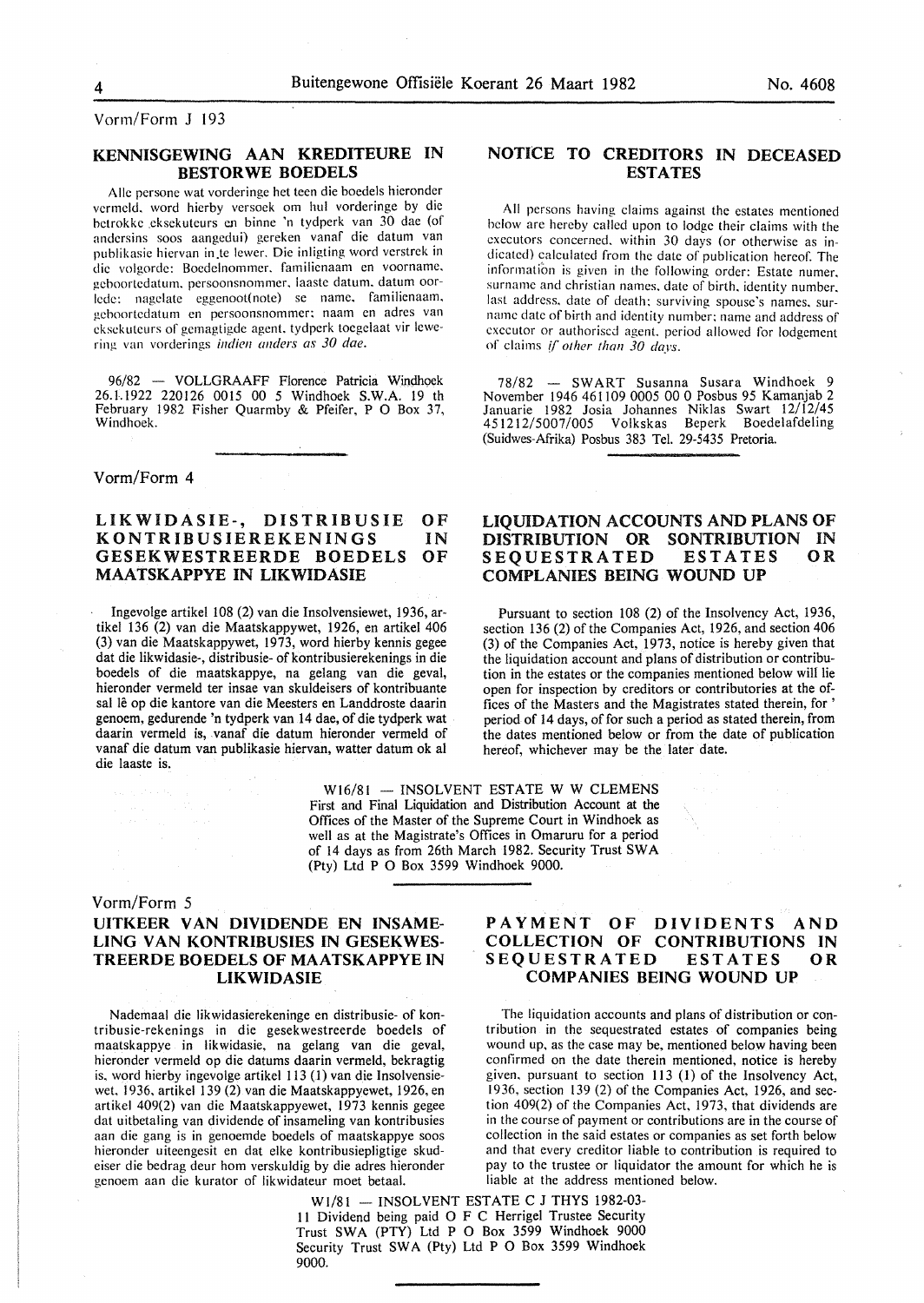#### KENNISGEWING VAN VERKOOP VAN HANDELAARSBESIGHEID OOREENKOMSTIG ARTIKEL 34 VAN WET 24 VAN 1936

KENNIS GESKIED HIERMEE ooreenkomstig Artikel 34 van Wet Nr 24 van 1936, soos gewysig, dat CAREL HENDRIK VAN NIEKERK van voorneme is om die Algemene Handelaarsbesigheid bekend as GOCHAS KAFEE EN SLAGHUIS te Gekonsolideerde Erf Nr I, Gochas Dorp. Registrasie Afdeling "R" Groot 2214 (TWEE TWEE EEN VIER) Vierkante Meters, te verkoop en oor te dra aan MARIA CORNELIA ELIZABETH GOUWS, getroud binne gemeenskap van goedere met PIETER JOHANNES GOUWS wat die besigheid sal voortsit by dieselfde adres en onder dieselfde naam vir sy uitsluitlike voordeel en rekening vanaf die 1ste Mei 1982.

GETEKEN TE WINDHOEK OP HIERDIE 17de DAG VAN MAART 1982.

> DR WEDER KRUGER & HARTMANN PROKUREURS VIR DIE PARTYE POSBUS 864 WINDHOEK

## VERLORE TRANSPORTAKTE

Hiermee word kennis gegee dat ek van voorneme is om aansoek te doen om 'n gesertifiseerde afskrif van Akte van Transport nr T635/78, gedateer 12 Junie 1978, ten gunste van

#### MARTHINUS JOHANNES VAN ZYL (gebore op 2 November 1950)

ten aansien van

1. SEKERE Resterende gedeelte van plaas LANGVERWACHT nr 222 GELEE in die Registrasie afdeling "R" GROOT 6077.4448 (SESDUISEND-EN-SEWE-EN-SEWENTIG KOMMA VIER VIER VIER AGT) Hentaar.

en

2. SEKERE Resterende gedeelte van Gedeelte A van die Plaas KARAAM nr !52

GELEË in die Registrasie afdeling "R"<br>GROOT 2971,5104 (TWE GROOT 2971.5104 (TWEEDUISEND NEGEHONDERD EEN-EN-SEWENTIG KOMMA VYF EEN NUL VIER) Hektaar

Aile persone wat teen die uitreiking van sodanige afskrif beswaar maak. word hierby versoek om dit skriftelik in te dien by die Registrateur van Aktes. Windhoek binne vyf (5) weke na die laaste publikasie van hierdie kennisgewing.

GEDATEER te WINDHOEK op hede die 12de dag van MAART 1982.

> THEUNISSEN & DE WET Posbus 3110 WINDHOEK

# CHANGE OF NAME

#### THE ALIENS ACT, 1937

We, ANDREAS KUHN and HEIDE-MARIE KUHN (born LACHEINER), married to each other by Antenuptial Contract, employed as furrier and goldsmith respectively, and residing at 24 *von* Eckenbrecher Street, Windhoek, intend to apply to the Administrator-General for authority, under Section 9 of the Aliens Act, 1937, to change our surname from KUHN to LACHEINER-KUHN for the reason to preserve the name Lacheiner which was alienated by the Yugoslavian Government when that part of Austria where the family Lacheiner lived was annexed by Yugoslavia. There are no living male persons with the surname of Lacheiner.

Any person who objects to our assumption of the said surname of LACHEINER-KUHN should as soon as may be lodge his objection, in writing, with a statement of his reasons therefor, with the Magistrate of Windhoek.

## KENNISGEWING VAN OORDRAG VAN BESIGHEID

Kennis geskied hiermee dat 14 dae na publikasie hiervan aansoek gedoen sal word by die Landdros Walvisbaai vir die oordrag van die volgende lisensies:

I. ALGEMENE HANDELAAR (beperk tot die verkoop van Halsbande, Leibande, Troeteldiere, Voeding vir Troeteldiere en verwante artikels en leer artikels)

2. PATENTE MEDISYNE

gehou deur C F GOOSEN wie handel dryf as TOP-DOG te Erf 837, !Ide Weg Walvisbaai, aan WILHELMINA JUDITH VAN EEDEN wie voortaan handel sal dryf vir haar eie rekening onder diesdfde naam en op dieselfde perseel.

GETEKEN TE WALVISBAAI hierdie lOde dag van MAART 1982.

> LIEBENBERG & VAN ROOYEN Prokureurs vir die Partye Posbus 418 WALVISBAAI

#### KENNISGEWING VAN VERKOOP VAN HANDELAARSBESIGHEID OOREENKOMSTIG ARTIKEL 34 VAN WET 24 VAN 1936

KENNIS GESKIED HIERMEE ooreenkomstig Artikel 34 van Wet Nr 24 van 1936, soos gewysig, dat CAREL HENDRIK VAN NIEKERK van voorneme is om die Algemene Handelaarsbesigheid bekend as GOCHAS WINKEL EN DRANKWINKEL te Plaas Matty Nr 446, Registrasie Afdeling "R", Groot 4954 ( VIER NEGE VYF VIER) Vierkante Meters, te verkoop en oor te dra aan MARTHINUS JOHANNES VAN ZYL wat die besigheid sal voortsit by dieselfde adres en onder dieselfde naam vir sy uitsluitlike voordeel en rekening vanaf die lste dag van Mei 1982.

GETEKEN TE WINDHOEK OP HIERDIE l7de DAG VAN MAART 1982.

> DR WEDER KRUGER & HARTMANN PROKUREURS VIR DIE PARTYE POSBUS 864 WINDHOEK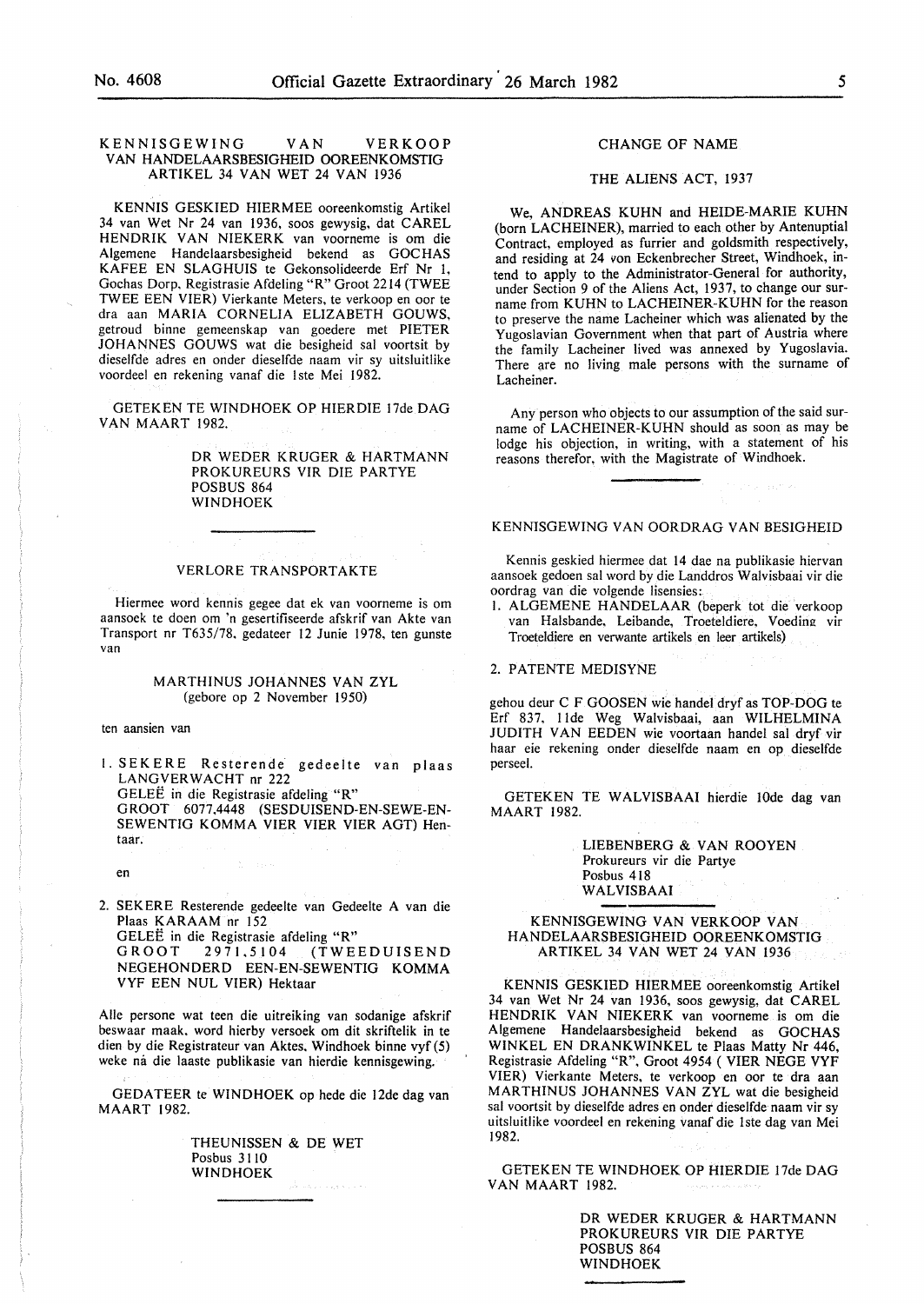## AKTES: VERLORE DOKUMENTE

Kennis word hiermee gegee ingevolge die Registrasie van Aktes Wet, nr. 47 van 1937, dat die volgende applikante voornemens is om aansoek te doen vir 'n gesertifiseerde afskrif van die genoemde dokument(e) en dat alle persone wat teen die uitreiking van sodanige afskrif beswaar maak hiermee versoek word om dit skriftelik in te dien by die Registrateur van Aktes te genoemde plek, binne vyf weke na die laaste publikasie van die kennisgewing.

- (l) Dorpsgebied of distrik afdeling, county Registrasie Afdeling "T''
- (2) Onderhawige dokument(e) met nommer en datum Akte van Verband Nr B 226/1977, gedateer 7 Maart 1977
- (3) Gegee deur Raymond Michael De Schande (gebore op 23 Oktober 1939)
- (4) Ten gunste van George Alfred De Schande (gebore op 11 Junie 1949) Vir die bedrag van R30 000-00 (Dertigduisend Rand) plus 'n addisionele bedrag van R1 000-00 (Eenduisend Rand)
- (5) Ten opsigte van:-

SEKERE Resterende gedeelte van Gedeelte 2 (TWEELING) van die Plaas Donas nr. 70 REGISTRASIE AFDELING "T" GROOT 4000'0000 (Vierduisend) Hektare GEHOU deur RAYMOND MICHAEL DE SCHANDE (gebore op 23 Oktober 1939) kragtens Akte van Transport nr 276/1977, gedateer 7 Maart 1977.

- (6) Applikant en/of agent, met adres en datum DR WEDER KRUGER & HARTMANN (Prokureurs vir Applikant) Posbus 864 WINDHOEK 9000
- (7) Besware in te dien by die Registrateur van Aktes te WINDHOEK

KENNISGEWING VAN OORDRAG VAN BESIGHEID

Geliewe kennis te neem dat op 21 April 1982 aansoek gedoen sal word by die Handelslisensiehof, Windhoek vir die distrik van Windhoek, vir die oordrag van die Algemene Handelaar (Kleinhandelaar - Musiekinstrumente, Radio's, Hi-fi-toerusting) tans gehou deur VIVIENNE JOHN EMMETT te Erf 198, Kaiserstraat, Windhoek, wie handel gedryf het as EMMETTS MUSIC CENTRE aan MICHAEL MARIO EMMETT, wie op dieselfde perseel onder dieselfde naam en sty! van EMMETTS MUSIC CENTRE voortaan vir sy eie rekening besigheid sal doen.

GEDATEER TE WINDHOEK hierdie 17de dag van MAART 1982.

> THEUNISSEN & DE WET Prokureurs vir Applikant 4de Verdieping Volkskasgebou Kaiserstraat Posbus 3110 WINDHOEK

IN THE SUPREME COURT OF SOUTH AFRICA (SOUTH WEST AFRICA DIVISION)

> MASTER'S OFFICE WINDHOEK

In the matter between:

T & H SHAPIRO (PTY) Ltd t/a VICTORY TRADING<br>CO<br>Applicant Applicant

and

G.A. PRINS t/a ADELE PROMOTIONS Respondent

Notice is hereby given that the Provisional Order of Sequestration granted in this case on the 16th day of September 1981, by the Supreme Court of South Africa (South West Africa Division), has been superseded and the petition descharged by Order of the said Court dated the 16th day of February 1982

#### MASTER OF THE SUPREME COURT T T J TAYLOR

IN DIE HOOGGEREGSHOF VAN SUID-AFRIKA (SUIDWES-AFRIKA AFDELING)

#### MEESTERSKANTOOR WINDHOEK

In die saak tussen:

T & H SHAPITO (PTY) LTD P/a VICTORY TRADING CO Applikant

en

G.A. PRINS t/a ADELE PROMOTIONS Verweerder

Kennis geskied hiermee dat die Voorlopige Bevel van Sekwestrasie uitgereik in hierdie geval op die 16de dag van September 1981 deur die Hooggeregshof van Suid-Afrika (Suidwes-Afrika Afdeling) tersydse gestel is, en die Aansoek ontstaan is deur 'n Bevel van die gesegde Hooggeregshof gedateer die 16de dag van Februarie 1982.

> MEESTER VAN DIE HOOGGEREGSHOF T T J TAYLOR

In die Boedel wyle JOHANNA HELENE LEIJENAAR (NR 526/81).

KREDITEURE EN DEBITEURE in bogemelde boedel word hiermee versoek om hul vorderinge in te lewer en hul skulde te betaal by die kantoor van die ondergetekende binne 'n tydperk van 30 dae gereken vanaf 26/3/82.

> N C TROMP NICTUS EKSEKUTEURSKAMER (EDMS) BPK Privaatsak 13231 WINDHOEK 9000